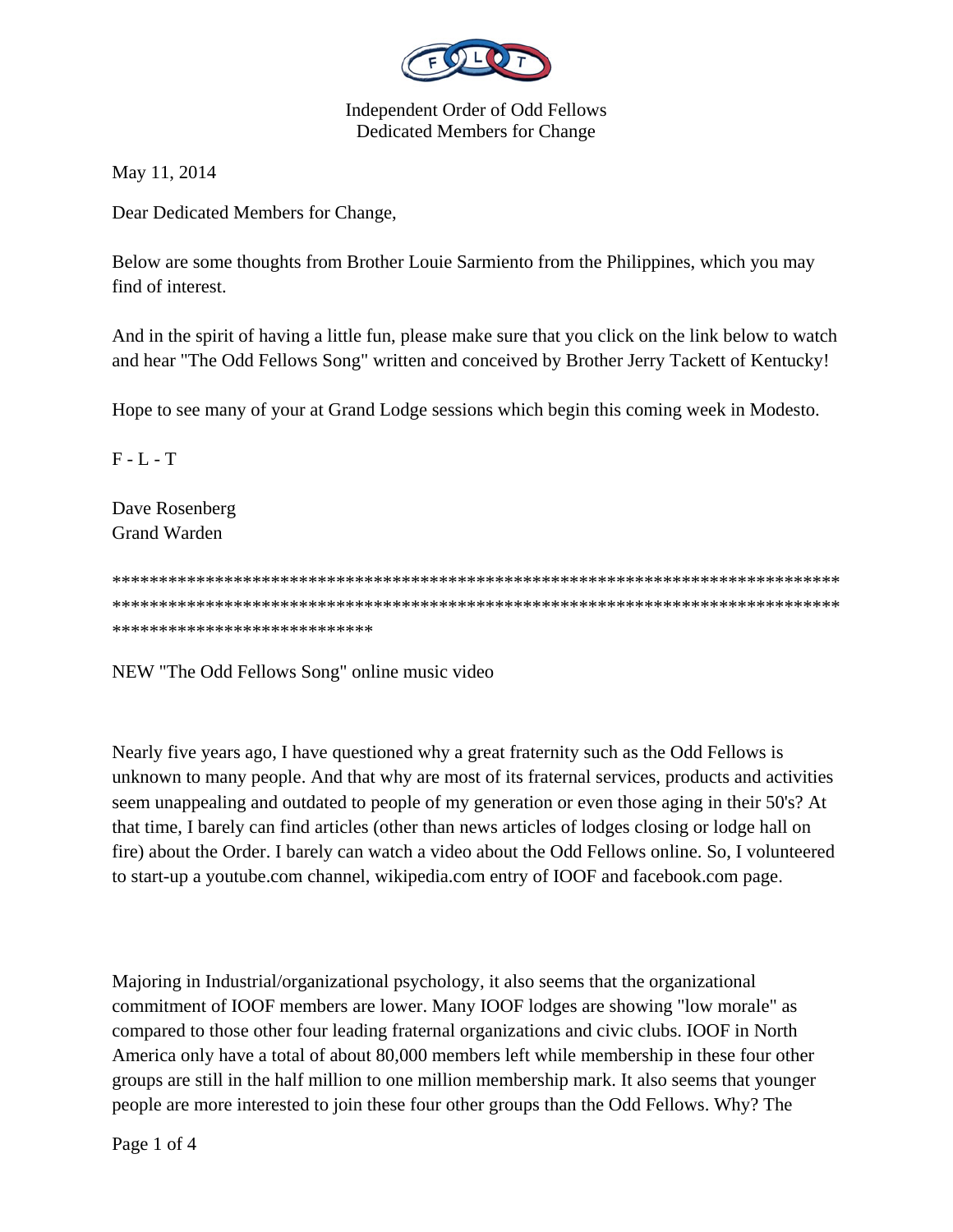

Independent Order of Odd Fellows Dedicated Members for Change

answers are many but one answer is obvious: "Any organization that fails to provide something new is bound for extinction."

Admittedly, IOOF is at least 50 years behind (or more?) as compared to these four leading organizations in terms of its products and services. The other groups have excellent and updated websites, IOOF website is circa 1900's in terms of design. They provide a wide variety of fraternal arts, logos and emblems while IOOF in North America is stuck with its 19th Century designs. Worst, some lodges and members have taken secrecy out-of-context that they have made IOOF a secret to the public for many years. These four other fraternal groups sell car emblems, shirts, hoodies and other fraternal products that coincide with the 21st Century, IOOF still offer products offered over 20 years ago or more. They print attractive and colored quarterly magazines filled with interesting articles about their organization while the Sovereign Grand Lodge in North America is still stuck with its old newspaper. While these are just materials, psychology suggests that these can increase or decrease the organizational commitment (even loyalty) of members (our customers in this fraternity). Moreover, it seems that IOOF in Europe even surpassed the quality of services offered by the Sovereign Grand Lodge. The organizational commitment of the members in Europe seems higher than those in North America.

While our rituals tell us IOOF is progressive, it seems that IOOF today is backwards. No offense but this is something we all should REFLECT ON. It seems that many of our leaders are more focused on creating "restrictions" on what new things can be done rather than delivering new results to its members. Our traditions are important but most of us accept that we have to also adapt to times. We talk about change but we have failed to deliver changes.

There were times when I was frustrated of this fact and just thought that IOOF is just a waste of time. I have spent hours and years promoting an Order that needs help but do not want to be helped. For years, I found out that there are nearly thousand of members like me who are also frustrated of the quality of services of IOOF. Quite a number of them are already leaving the Order or have left the Order. Yes, it is easy to quit and just join other groups with better services and leadership. This is something IOOF have to start thinking - we are not the only fraternal organization in this world, we are also competing with many other groups. If we do not provide excellent services, of course, we will be left behind.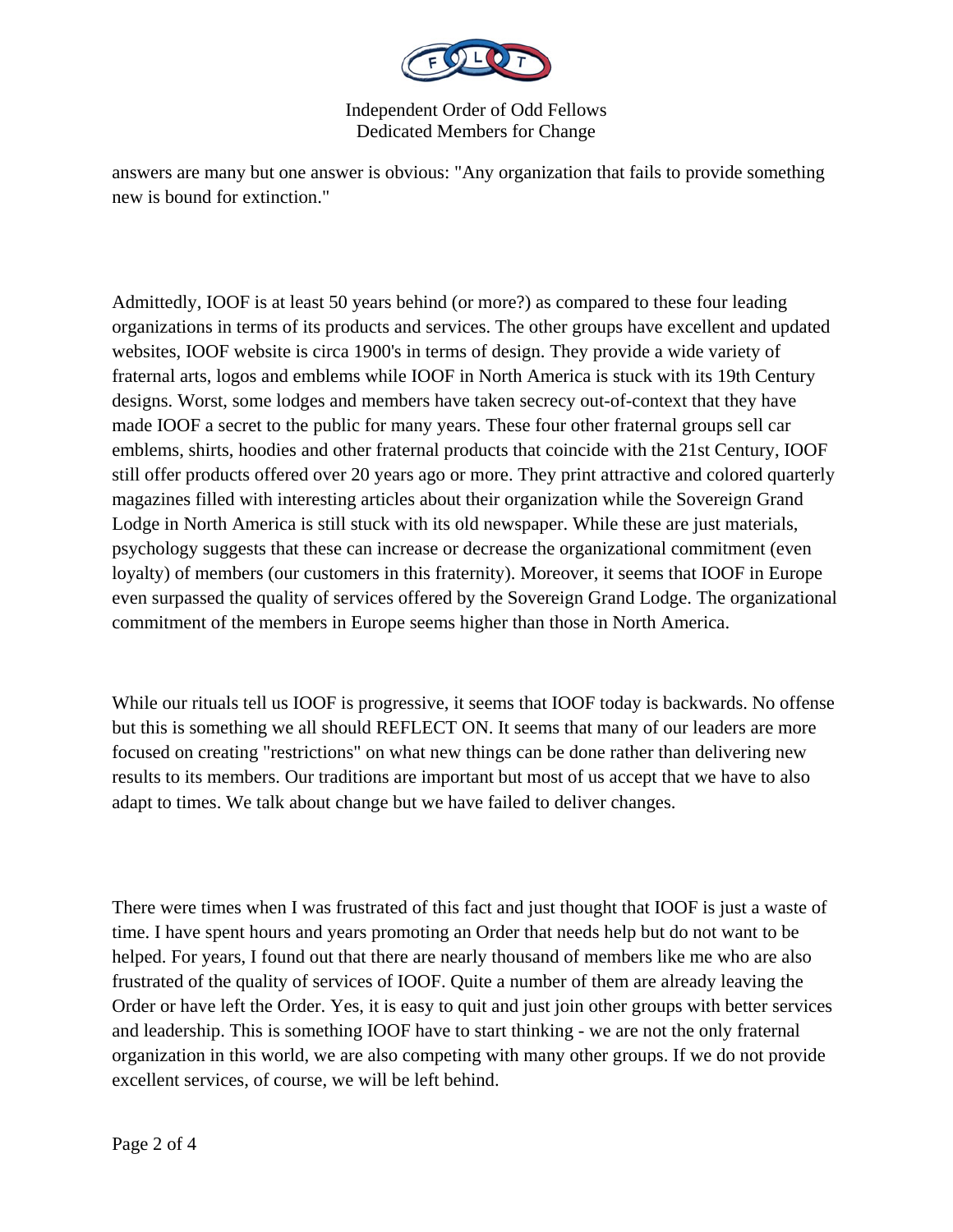

Independent Order of Odd Fellows Dedicated Members for Change

To members who are in the point of quitting or have lost their interest in Odd Fellowship, may this new music video hopefully light-up a new spark in your heart and will make you become proud Odd Fellow again. To watch music video, click this link: https://www.youtube.com/watch?v=sseKZ2pwHR0&feature=youtu.be

The Odd Fellows Song Lyrics

Written by Brother Jerry Tackett of Kentucky

In a world of pain, what can I do?

The needs are many, and answers are few.

People turn away, and I wonder why.

If I can help somebody, then I want to try.

People may think that it's odd that I believe in friendship and love.

\_\_\_\_\_\_\_\_\_\_\_\_\_\_\_\_\_\_\_\_\_\_\_\_\_\_\_\_\_\_\_\_\_\_\_\_\_\_\_\_\_\_\_\_\_\_\_\_\_\_\_\_\_\_\_

And truth is always the best way. To the world that may seem odd.

I'm an Odd Fellow! I'm an Odd Fellow, woah woah I'm an Odd Fellow!

If we stand together, we'll never fall. We can make a difference, and answer the call.